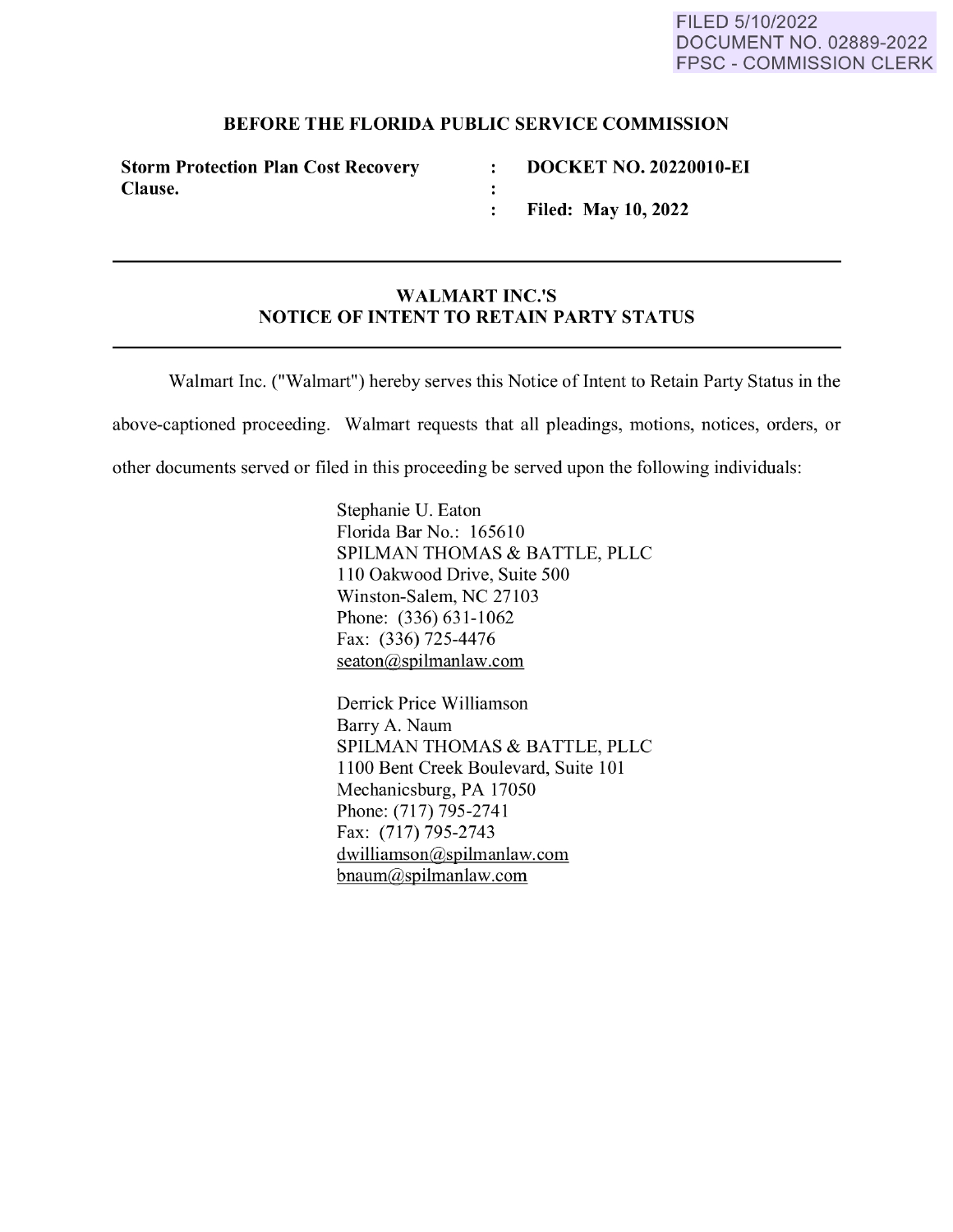Respectfully submitted, Respectfully submitted,

By /s/ Stephanie U. Eaton

Stephanie U. Eaton (FL State Bar No. 165610) Stephanie U. Eaton (FL State Bar No. 165610) SPILMAN THOMAS & BATTLE, PLLC SPILMAN THOMAS & BATTLE, PLLC 110 Oakwood Drive, Suite 500 110 Oakwood Drive, Suite 500 Winston-Salem, NC 27103 Winston-Salem, NC 27103 Phone: (336) 631-1062 Phone: (336) 631-1062 Fax: (336) 725-4476 Fax: (336) 725-4476 seaton@spilmanlaw.com seaton@spilmanlaw.com

Derrick Price Williamson Derrick Price Williamson Barry A. Naum Barry A. Naum SPILMAN THOMAS & BATTLE, PLLC SPILMAN THOMAS & BATTLE, PLLC 1100 Bent Creek Boulevard, Suite 101 1100 Bent Creek Boulevard, Suite 101 Mechanicsburg, PA 17050 Mechanicsburg, PA 17050 Phone: (717) 795-2741 Phone: (717) 795-2741 Fax: (717) 795-2743 Fax: (717) 795-2743 dwilliamson@spilmanlaw.com dwilliamson@spilmanlaw.com bnaum@spilmanlaw.com bnaum@spilmanlaw.com

Counsel to Walmart Inc. Counsel to Walmart Inc.

Dated: May 10, 2022 Dated: May 10, 2022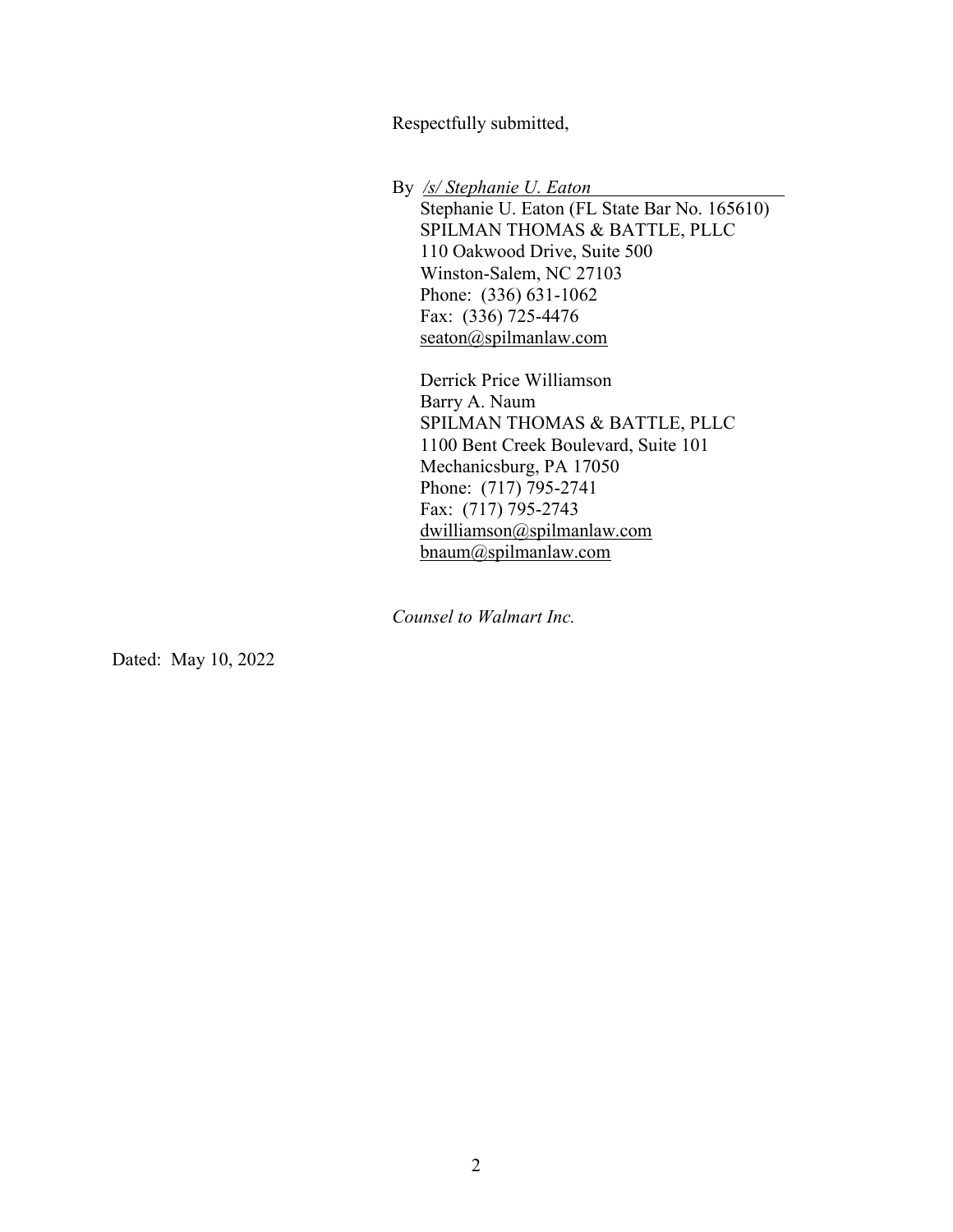## CERTIFICATE OF SERVICE CERTIFICATE OF SERVICE

I HEREBY CERTIFY that a true and correct copy of the foregoing has been furnished by<br>electronic mail to the following parties this  $10^{th}$  day of May, 2022.

electronic mail to the following parties this  $10<sup>th</sup>$  day of May, 2022.

Kenneth A. Hoffman Kenneth A. Hoffman Florida Power & Light Company Florida Power & Light Company 215 South Monroe Street, Suite 810 215 South Monroe Street, Suite 810 Tallahassee, FL 32301 Tallahassee, FL 32301 ken.hoffman@fpl.com ken.hoffman@fpl.com

Christopher T. Wright Christopher T. Wright Florida Power & Light Company Florida Power & Light Company 700 Universe Boulevard 700 Universe Boulevard Juno Beach, FL 33408-0420 Juno Beach, FL 33408-0420 Christopher.wright@fpl.com Christopher.wright@fpl.com

Matthew R. Bernier Matthew R. Bernier Robert L. Pickels Robert L. Pickels Stephanie A. Cuello Stephanie A. Cuello Duke Energy Florida Duke Energy Florida 106 East College Avenue, Suite 800 106 East College Avenue, Suite 800 Tallahassee, FL 32301 Tallahassee, FL 32301 matthew.bernier@duke-energy.com matthew.bernier@duke-energy.com Robert.pickels@duke-energy.com Robert.pickels@duke-energy.com Stephanie.cuello@duke-energy.com Stephanie.cuello@duke-energy.com flregulatorylegal@duke-energy.com flregulatorylegal@duke-energy.com

Dianne M. Triplett Dianne M. Triplett Duke Energy Florida, LLC Duke Energy Florida, LLC 299 First Avenue North 299 First Avenue North St. Petersburg, FL 33701 St. Petersburg, FL 33701 Dianne.Triplett@Duke-Energy.com Dianne.Triplett@Duke-Energy.com

Beth Keating Beth Keating Gunster, Yoakley & Stewart, P.A. Gunster, Yoakley & Stewart, P.A. 215 South Monroe Street, Suite 601 215 South Monroe Street, Suite 601 Tallahassee, FL 32301 Tallahassee, FL 32301 bkeating@gunster.com bkeating@gunster.com

Michelle D. Napier Michelle D. Napier Florida Public Utilities Company Florida Public Utilities Company 1635 Meathe Drive 1635 Meathe Drive West Palm Beach, FL 33411 West Palm Beach, FL 33411 <u>mnapier@fpuc.com</u><br>Mike Cassel

Mike Cassel Florida Public Utilities Company Florida Public Utilities Company 208 Wildlight Ave. 208 Wildlight Ave. Yulee, FL 32097 Yulee, FL 32097 mcassel@fpuc.com<br>Paula K. Brown

Paula K. Brown Tampa Electric Company Tampa Electric Company P. O. Box 111 P. O. Box 111 Tampa FL 33601-0111 Tampa FL 33601-0111 regdept@tecoenergy.com regdept@tecoenergy.com

J. Jeffry Wahlen J. Jeffry Wahlen Malcolm N. Means Malcolm N. Means Ausley McMullen Ausley McMullen P.O. Box 391 P.O. Box 391 Tallahassee, FL 32302 Tallahassee, FL 32302 jwahlen@ausley.com jwahlen@ausley.com mmeans@ausley.com mmeans@ausley.com

Shaw Stiller Shaw Stiller Office of General Counsel Office of General Counsel Florida Public Service Commission Florida Public Service Commission 2540 Shumard Oak Blvd., Room 110 2540 Shumard Oak Blvd., Room 110 Tallahassee, FL 32399-0850 Tallahassee, FL 32399-0850 sstiller@psc.state.fl.us